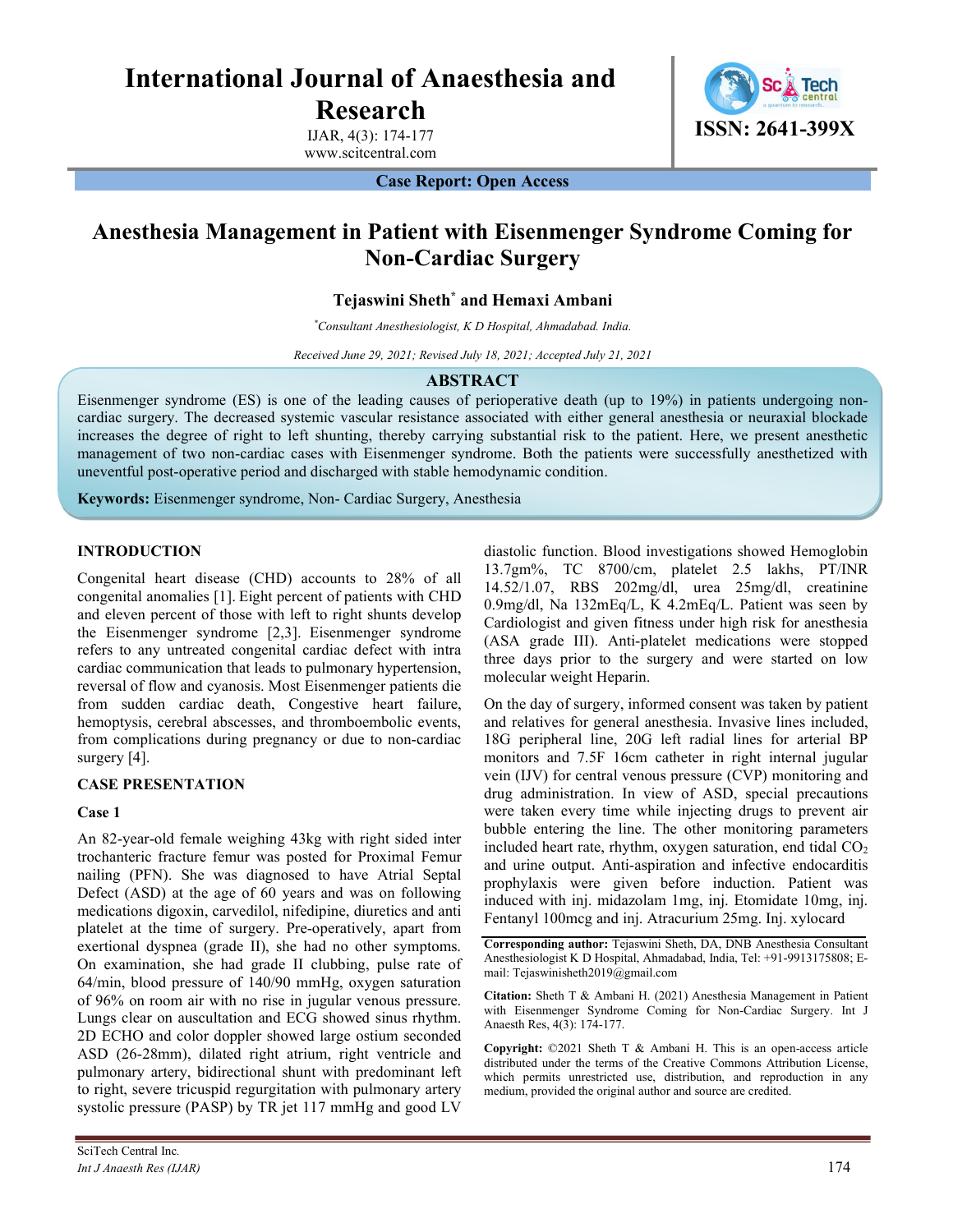was given prior to intubation to attenuate hemodynamic response while intubation. Anesthesia was maintained with oxygen 60%, air and sevoflurane. Volume control mode of ventilation was set to maintain end tidal CO2 30-35mmHG. Titrated dose of Inj. Nitroglycerine was administered intra operatively to maintain blood pressure (BP) and urine output (0.5ml/kg/h). The surgical duration was for 1h 30min. At the end of surgery, patient was extubated after reversing skeletal muscle relaxation with inj. neostigmine and glycopyrrolate. Post operatively patient was shifted to intensive care unit for monitoring. After 1h patient had hypotension and tachycardia with decrease trend in CVP which was suggestive of hypovolemia. Patient was stabilized with colloid infusion. Post-surgery Arterial Blood Gases (ABG) analysis showed pH 7.37, pCO2 33 mm of Hg, pO2 77 mm of Hg, HCO3 19.2mEq/L, BE 4.8. Patient was shifted to ward the next day and discharged after two days.

#### Case 2

A 29-year-old female weighing 55kg with CHD - large VSD and severe pulmonary arterial hypertension presented to Gynaec Out Patient Department with history of amenorrhea of 3 months with intra uterine fetal death for Dilatation & Curettage (D&E). Patient was on following medications Sildenafil, Torsemide, Ramipril and was instructed to avoid strenuous work. On examination, patient was asymptomatic with grade II dyspnea, grade II clubbing, heart rate 64/min, BP 117/65mmHg, SpO2 84% on room air. ECG showed normal sinus rhythm and Echocardiogram showed large VSD with bidirectional shunt, ejection fraction of 56%, severe pulmonary artery hypertension. Blood investigation showed Hemoglobin 12.3 gm%, WBC 11,310/cm, Platelet 2.86 lakhs. Ultrasonography showed intra uterine fetal death with Spalding's sign positive. Cardiologist opinion was taken and planned total intravenous anesthesia (TIVA) for the procedure. 20 gauge peripheral IV line secured, aspiration and infective endocarditic prophylaxis given with utmost care not to inject any air bubble. Monitoring included ECG, heart rate, non-invasive blood pressure, and end tidal CO2 and oxygen saturation. Patient was put in lithotomy position and started with 100% oxygen through Bain's circuit. She was given inj. ketamine 30mg followed by inj. Fentanyl 100mcg and inj. propofol 100mg in incremental doses. Procedure lasted for 15min and patient was hemodynamically stable with spontaneous ventilation maintaining saturation of 97%. Post procedure patient was monitored in post-operative unit for 3h and shifted to ward. She was discharged after 24h in stable condition.

#### DISCUSSION

Eisenmenger syndrome is a cyanotic congenital heart disease. The first clinical description was in 1897 by the Viennese Physician Victor Eisenmenger and in 1958 Paul Wood refined the path physiology of Eisenmenger syndrome as "Pulmonary hypertension due to a high pulmonary

vascular resistance (PVR) with reversed or bidirectional shunt at aorta pulmonary, ventricular or atrial level" [5,6].

Hemodynamically, Eisenmenger syndrome is defined as an elevation of the pulmonary vascular resistance to 12 Woods units or to a Pulmonary-to-Systemic resistance ratio equal to or greater than 1 [7]. Eisenmenger may occur in congenital anomalies with a left-to-right shunt big enough to allow equalization of pressure between both ventricles and or pulmonary artery, and not in patients with small shunts or septal defects associated with significant pulmonary stenosis. Path physiology of the Eisenmenger syndrome has been shown in Figure 1.



Figure 1. Pathophysiology of Eisenmenger syndrome [8].

Eisenmenger syndrome is one of the leading causes of perioperative death (up to 19%) [4] in patients undergoing non-cardiac surgery (NCS). Therefore, perioperative risk and outcome depends on urgency, duration of surgery, anesthesia used and underlying pathology.

The goal of anesthetic management is to maintain the baseline PVR: SVR ratio in order to prevent an increase in right to left shunt. Either regional or general anesthesia may be used [9-11], each with its own risks and benefits. Regional anesthesia causes sympathetic blockade and decreases both preload and afterload which may be very hazardous in these patients.

 During general anesthesia, intermittent positive pressure ventilation causes a decrease in venous return and cardiac output and an increase in pulmonary artery pressure, which together produce an increase in right to left shunt [9]. However, general anesthesia has been successfully used and is preferred in patients receiving antithrombotic drugs due to the increased risk of subdural hematoma following epidural or spinal anesthesia [12]. The two reasons to choose general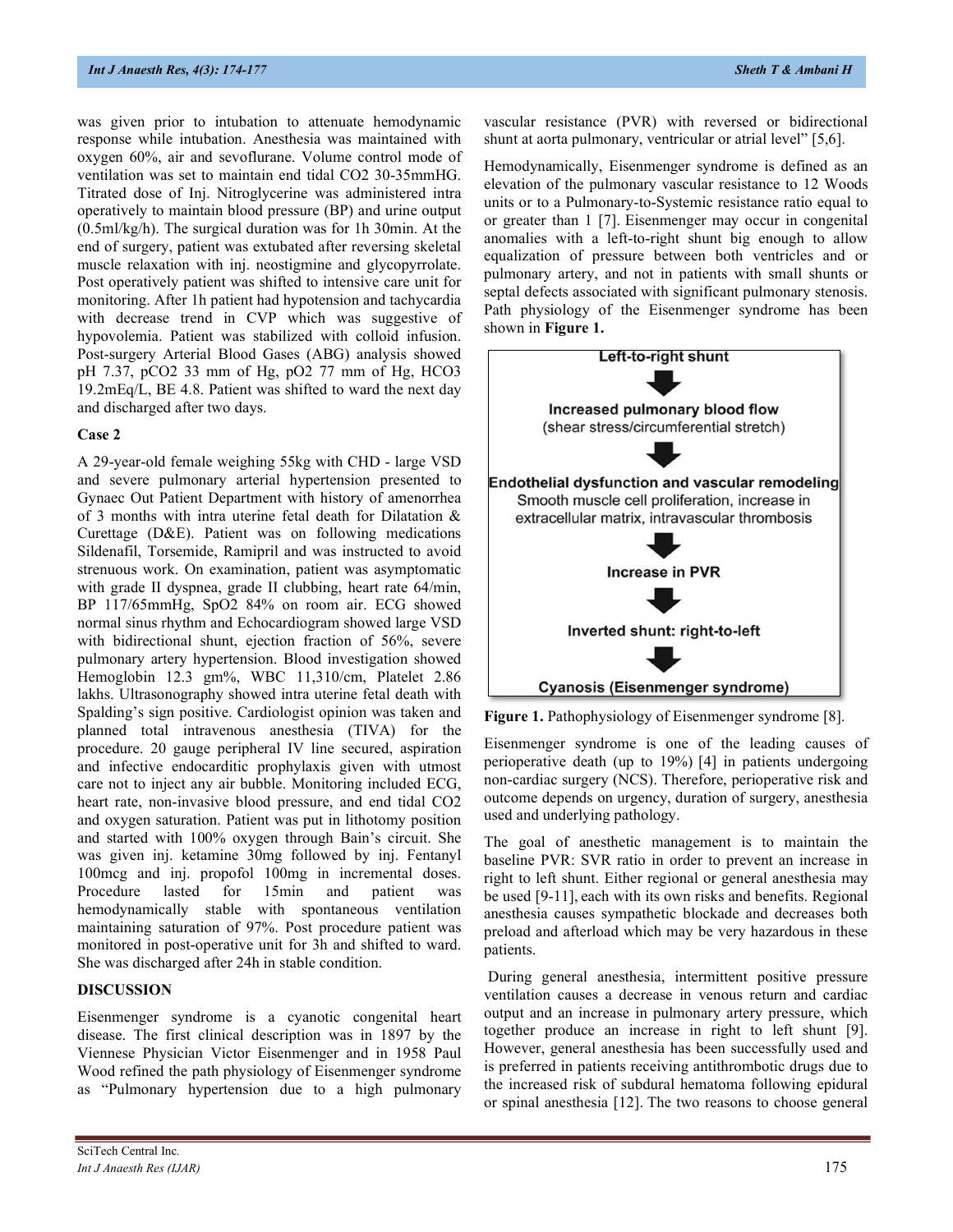anesthesia in case 1 patient for PFN were, first the patient was on anti platelet and anticoagulant, second to avoid sudden fall in the systemic vascular resistance in neuraxial blockade. Though the patient in case 2 was not on any anti platelet medication, the duration of surgery (D&E) prompted us to plan total intravenous anesthesia (TIVA).

The goal of monitoring in anesthesia is to detect sudden changes in the haemodynamics early so as to initiate appropriate treatment and prevent further complications. Invasive monitoring poses a specific risk in Eisenmenger patients as they are more prone for thrombus formation (due to polycythemia), have higher risk for infection and paradoxical air embolus [13]. In case 1, by considering risks and benefits, we obtained left radial line for continuous measurement of blood pressure and inserted a central venous catheter in right internal jugular vein to detect right heart failure as the right heart is ejecting against high pulmonary vascular resistance and to optimize the pre-load. In case 2, we opted for non-invasive monitoring as the patient was young and undergoing short duration procedure where the scope for wide fluctuation in heamodynamics was minimal.

Patients with Eisenmenger syndrome pose a challenge to anesthesiologists due to inability to adapt to sudden changes in haemodynamics because their pulmonary vascular bed is fixed [13]. Most of the agents used for induction and maintenance of general anesthesia depresses myocardial function and reduce systemic vascular resistance. Many authors also have recommended concomitant administration of vasopressors to avoid hypotension during induction. Combination of inj. Fentanyl and inj. Etomidate were chosen as induction agents in case 1 because of their more hemodynamic stability in Eisenmenger patients [14]. We observed no hypotension with this combination. Intubation was felicitated by Inj. Atracurium, a skeletal muscle relaxant with minimal effects on cardiovascular system. As arm-brain circulation time is shorter in Eisenmenger patients due to the right-to-left shunt, in case 2 the patient was put in lithotomy position before administering the drug in order to cutdown on anesthesia time. Inj. Ketamine [15] along with Inj. Propofol and Inj. Fentanyl was part of TIVA as it does not reduce systemic vascular resistance (SVR) in Eisenmenger patients. We avoided nitrous oxide in both the cases as it is a potent pulmonary vasoconstrictor [9], Benedikt et al. [16] have concluded Xenon as the choice of inhalational agent as it causes several physiological changes, which mediate protection of the brain and myocardium. It has lowest blood/gas partition co-efficient compared to all the inhalational agents. Also, sevoflurane shows suitable cardiovascular stability in one of the studies compared to others [17]. In case 2, as the surgical duration was less, we opted for TIVA to avoid even minimal depressant effect of inhalational agent.

As intermittent positive pressure ventilation can increase the right-to-left shunt if excessive transpulmonary pressures are

used, [18] have recommended minute volumes of 5-8 l per minute with tidal volume of 5.5-6ml/kg body weight to maintain PaCO2 within normal limits in adults. Though the patient in case 2 was on spontaneous ventilation, there was no hypoxia or hypercarbia which are potent pulmonary vasoconstrictors.

### **CONCLUSION**

Though the incidence of Eisenmenger syndrome has decreased over years due to early septal repairs, there is proportionate increase in load of these patients due to growing number of adult patients with CHD are surviving into adulthood and some into the sixth and seventh decade. Therefore, a good understanding of pathophysiology of this syndrome is essential for anesthetic management. The ultimate goal of any anesthesia technique is to maintain the baseline PVR: SVR ratio and to avoid factors that increase Pulmonary vascular resistance - like hypoxia, hypercarbia, metabolic acidosis, hypothermia, agitation, pain and tracheal suctioning.

#### **REFERENCES**

- 1. Hoffman JIE (1995) Incidence of congenital heart disease: 1. post-natal incidence. Pediatr Cardiol 16: 103- 113.
- 2. Young D, Mark H (1971) Fate of the patient with the Eisenmenger syndrome. Am J Cardiol 28(6): 658-669.
- 3. Duffels MG, Engelfriet PM, Berger RM, Velde ET, Bresser P, et al. (2007) Pulmonary arterial hypertension in congenital heart disease: an epidemiologic perspective from a Dutch registry. Int J Cardiol 120(2): 198-204.
- 4. Vongpatanasin W, Brickner ME, Hillis LD, Lange RA (1998) The Eisenmenger syndrome in adults. Ann Intern Med 128(9): 745-755.
- 5. Eisenmenger V (1897) Dieangeborenen Defecte der Kammerscheide-wand des Herzens. Z Klin Med 32: 1- 28.
- 6. Partin C (2003) the evolution of Eisenmenger' seponymic enshrinement. Am J Cardiol 92(10): 1187- 1191.
- 7. Wood P (1958) The Eisenmenger syndrome or pulmonary hypertension with reversed central shunt. I. Br Med J 2(5098): 701-709.
- 8. Beghetti M, Galié N (2009) Eisenmenger syndrome a clinical perspective in a new therapeutic era of pulmonary arterial hypertension. J Am Coll Cardiol 53(9): 733-740.
- 9. Kandasamy R, Koh KF, Tham SL, Reddy S (2000) Anesthesia for Caesarean section in a patient with Eisenmenger's syndrome. Singapore Med J 41: 356-358.